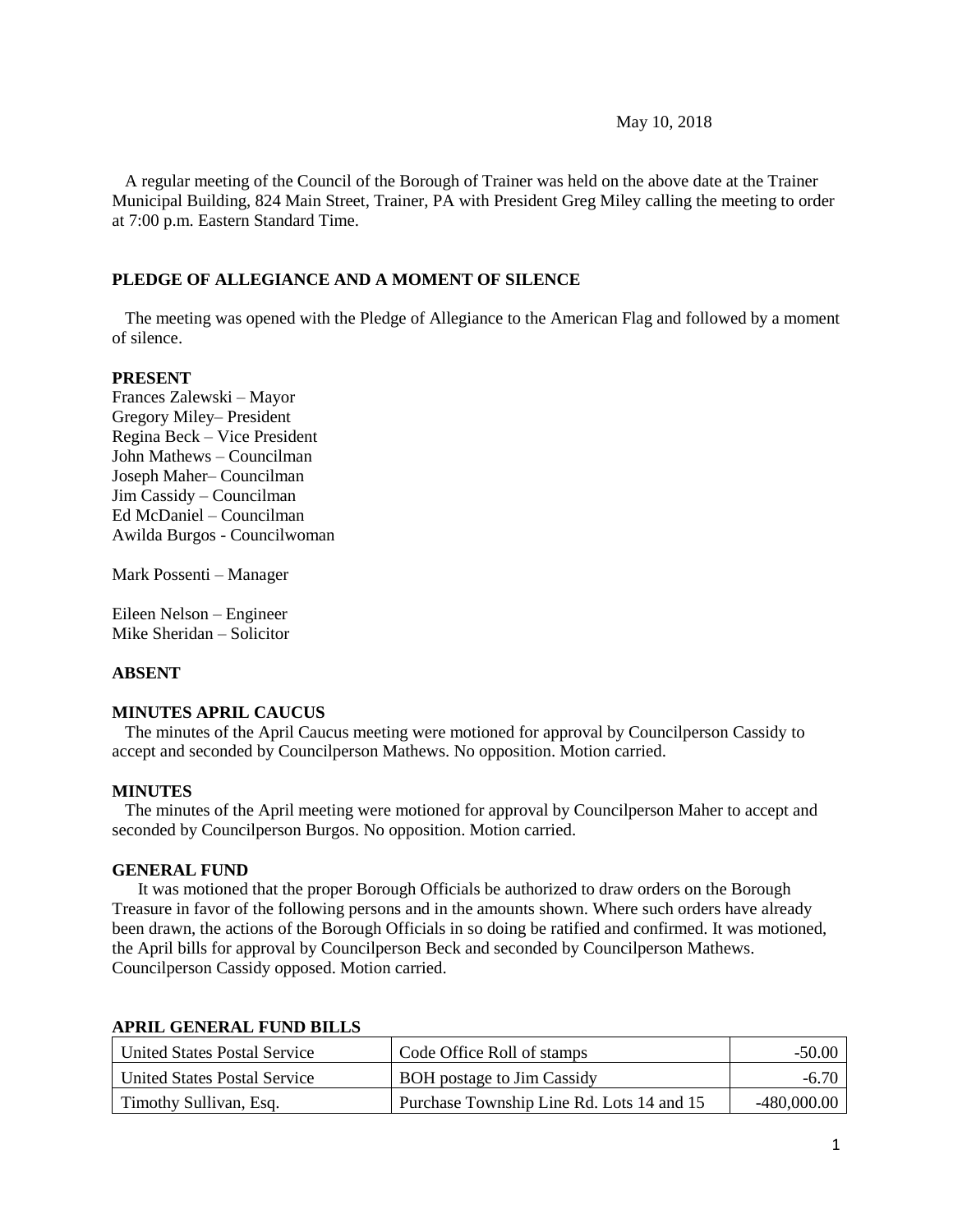| Timothy Sullivan, Esq.               | Purchase Township Line Rd. Lots 14 and 15 | $-55,458.03$ |
|--------------------------------------|-------------------------------------------|--------------|
| TD Bank                              | 25.00 each for wire transfers             | $-50.00$     |
| <b>United States Postal Service</b>  | Tax Collector bond papers mailed          | $-4.87$      |
| Marilyn Maher                        | Reimburse 2018 March Craft Show           | $-38.92$     |
| #1 Car Wash Inc.                     | Clean Police Vehicles March               | $-180.00$    |
| Drugscan, Inc                        | Lab testing                               | $-336.00$    |
| Broomall Truck & Auto Repair         | Seized vehicles                           | $-190.20$    |
| Talley's Garage & Towing             | Police Vehicles                           | $-882.37$    |
| A.R.D. Uniform Enterprises           | Police uniforms                           | $-86.95$     |
| <b>Radio Communications</b>          | Police vehicle lighting                   | $-2,710.00$  |
| PECO - Municipal Bldg.               | Municipal Bldg                            | $-698.66$    |
| PECO - Garage                        | <b>Highway Garage</b>                     | $-296.38$    |
| <b>Excel Business Systems</b>        | Copier toner                              | $-19.29$     |
| <b>Burke Landscape Supply</b>        | Highway supplies                          | $-409.48$    |
| Chester Water - HJP                  | HJ Park                                   | $-36.72$     |
| <b>Comcast Cable</b>                 | Cable services                            | $-197.18$    |
| <b>DCIU</b>                          | Health Benefits May 2018                  | $-23,643.94$ |
| Sunoco - SunTrak                     | Police vehicle fuel                       | $-3,072.58$  |
| Red the Uniform Tailor               | Police uniforms                           | $-573.29$    |
| De Valley Veterinary Hospital        | $K-9$                                     | $-49.83$     |
| Chester Water - Hydrants             | Hydrants                                  | $-1,195.10$  |
| Home Depot                           | Bldg., Garage supplies                    | $-129.87$    |
| <b>Stantec Consulting</b>            | <b>Professional Services</b>              | $-5,337.50$  |
| Arthur J. Gallagher                  | Liability insurance                       | $-5,016.50$  |
| T Frank McCall's Inc                 | <b>Bldg</b> supplies                      | $-235.89$    |
| Peer, Donald                         | Delaware turnpike toll                    | $-4.00$      |
| Timothy F Sullivan, Esq. Title Agent | Transfer tax Lots 14 and 15 Township Line | $-5,300.00$  |
| $D$ CED                              | 2018 1st 1/4 Reporting                    | $-36.00$     |
| PSAB U/C Plan                        | 1st Quarter Unemployment Co.              | $-4,418.84$  |
| Orlando, Victoria                    | Petty Cash on hand                        | $-250.00$    |
| <b>United States Postal Service</b>  | Certified letter, roll of stamps          | $-56.70$     |
| Paychex Invoice                      | April 13 Biweekly                         | $-156.85$    |
| <b>Aston Service Center</b>          | Police vehicle                            | $-1,696.00$  |
| PECO-Underpass Lighting              | <b>Underpass Lighting</b>                 | $-30.35$     |
| Possenti Consulting, LLC             | Services March                            | $-2,150.00$  |
| Red the Uniform Tailor               | Police uniforms                           | $-426.17$    |
| Sirchie                              | Police equipment                          | $-187.16$    |
| Verizon Wireless                     | Police Data reader                        | $-91.24$     |
| Delaware County Dist. Atty Office    | <b>Trainer Borough Seized property</b>    | $-987.50$    |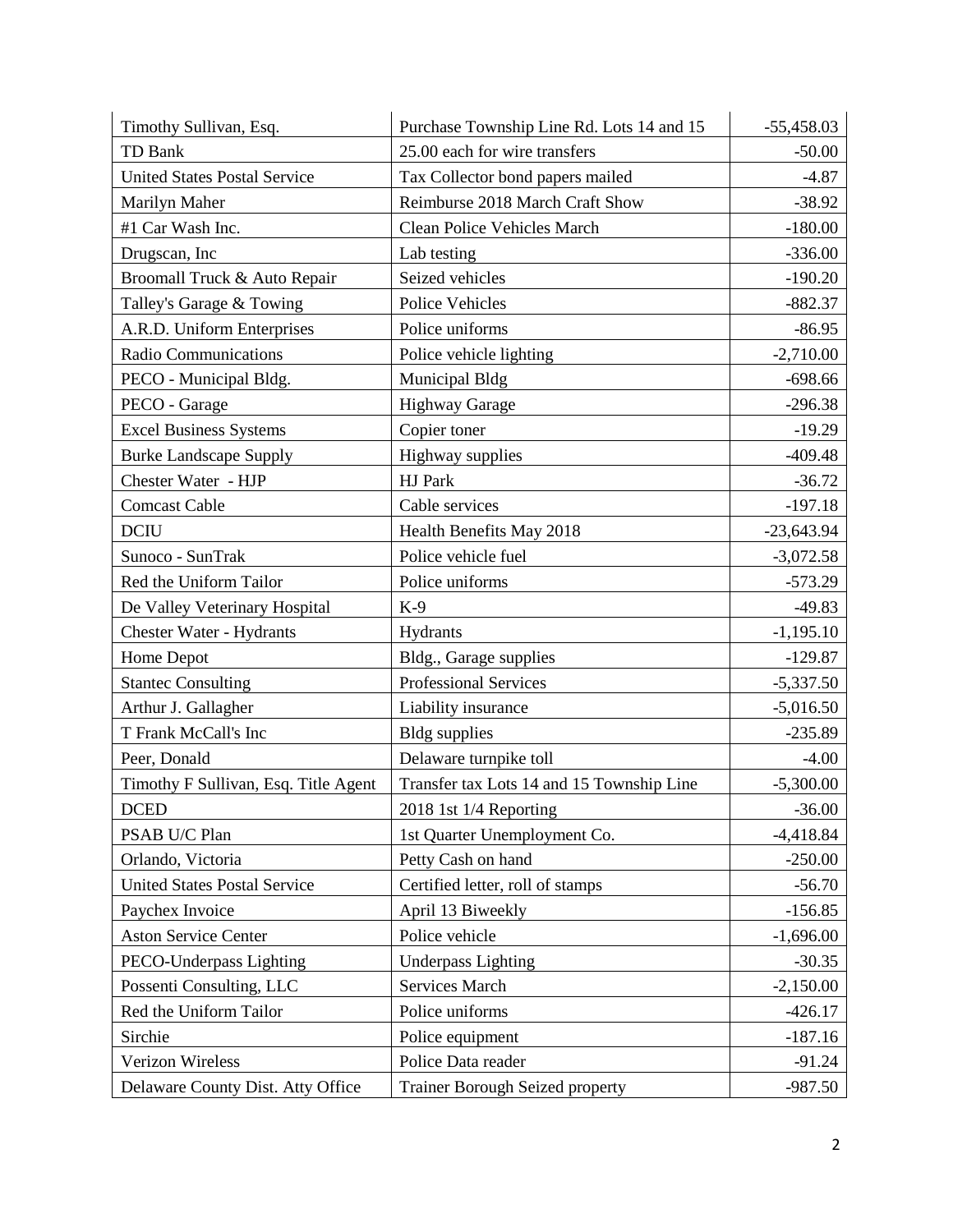| Mathew Bender & Co, Inc             | PA Vehicle and Crimes Code update 2018 | $-92.49$    |
|-------------------------------------|----------------------------------------|-------------|
| Schwaab, Inc.                       | Ink stamps                             | $-149.07$   |
| Michael Anthony General Contractor  | Emergency Board up 921 Price           | $-1,380.10$ |
| Motorist Life Insurance Co.         | Life Insurance Peer                    | $-753.50$   |
| <b>Integral Systems Corp</b>        | Computer Maintenance/repair            | $-325.00$   |
| <b>Utility Advocate</b>             | Utility discount                       | $-18.97$    |
| J. Michael Sheridan, Esq.           | <b>Professional Services</b>           | $-2,055.00$ |
| <b>Linn Architects</b>              | Borough Bldg schematic design          | $-1,170.00$ |
| Kerezsi Brothers, LLC               | 2017 Real Estate Tax Refund            | $-1,248.55$ |
| Patricia Kerezsi                    | 2017 Real Estate Tax Refund            | $-232.67$   |
| Louis Kerezsi                       | 2017 Real Estate Tax Refund            | $-177.56$   |
| Dawn Martinez                       | Reimburse Gas for food pantry runs     | $-45.00$    |
| <b>United States Postal Service</b> | Postage BOH to Jim Cassidy             | $-6.91$     |
| Peer, Donald                        | Dish soap for Boxelder spray           | $-2.12$     |
| Orlando, Victoria                   | Cash out for Food Pantry               | $-250.00$   |
| <b>Jesse Lites</b>                  | Refund health insp., permits           | $-400.00$   |
| Marilyn Maher                       | Reimburse 2018 April Bingo             | $-17.76$    |
| Foulk Lawn & Equipment, Inc.        | Highway equipment parts                | $-49.50$    |
| Nextel                              | Cell phones Feb and March              | $-232.48$   |
| United Concordia Life & Health      | <b>Dental Coverage</b>                 | $-1,495.77$ |
| <b>Integral Systems Corp</b>        | Computer Maintenance/repair            | $-50.00$    |
| AT&T Mobility                       | Police Data reader                     | $-199.39$   |
| <b>Express Printing</b>             | Police accident reports                | $-85.00$    |
| Arthur J. Gallagher                 | <b>Tax Collector Bond</b>              | $-615.00$   |
| Marcus Hook Borough                 | Fire Station April                     | $-1,189.65$ |
| Marcus Hook Borough                 | Fire Truck April                       | $-189.91$   |
| Talley's Garage & Towing            | <b>Police Vehicles</b>                 | $-40.00$    |
| De Co Solid Waste Authority         | <b>Tipping Fees</b>                    | $-2,600.73$ |
| <b>B&amp;L</b> Disposal             | <b>Waste Disposal</b>                  | $-6,259.58$ |
| <b>Burke Landscape Supply</b>       | Highway equipment parts                | $-220.78$   |
| Pa One Call System, Inc.            | Monthly fax service                    | $-16.25$    |
| Wilson of Wallingford               | Fuel Oil Highway Garage                | $-455.72$   |
| Chester Water - HJP                 | HJ Park                                | $-18.36$    |
| Chester Water - Hwy garage          | <b>Highway Garage</b>                  | $-59.35$    |
| Chester Water - Municipal           | Municipal Bldg                         | $-61.08$    |
| <b>Comcast Cable</b>                | Cable services                         | $-290.11$   |
| <b>Comcast Business</b>             | Phone VOIP                             | $-364.72$   |
| <b>PECO Street Lighting</b>         | <b>Street Lighting</b>                 | $-1,970.74$ |
| <b>Staples Advantage</b>            | Office supplies                        | $-91.99$    |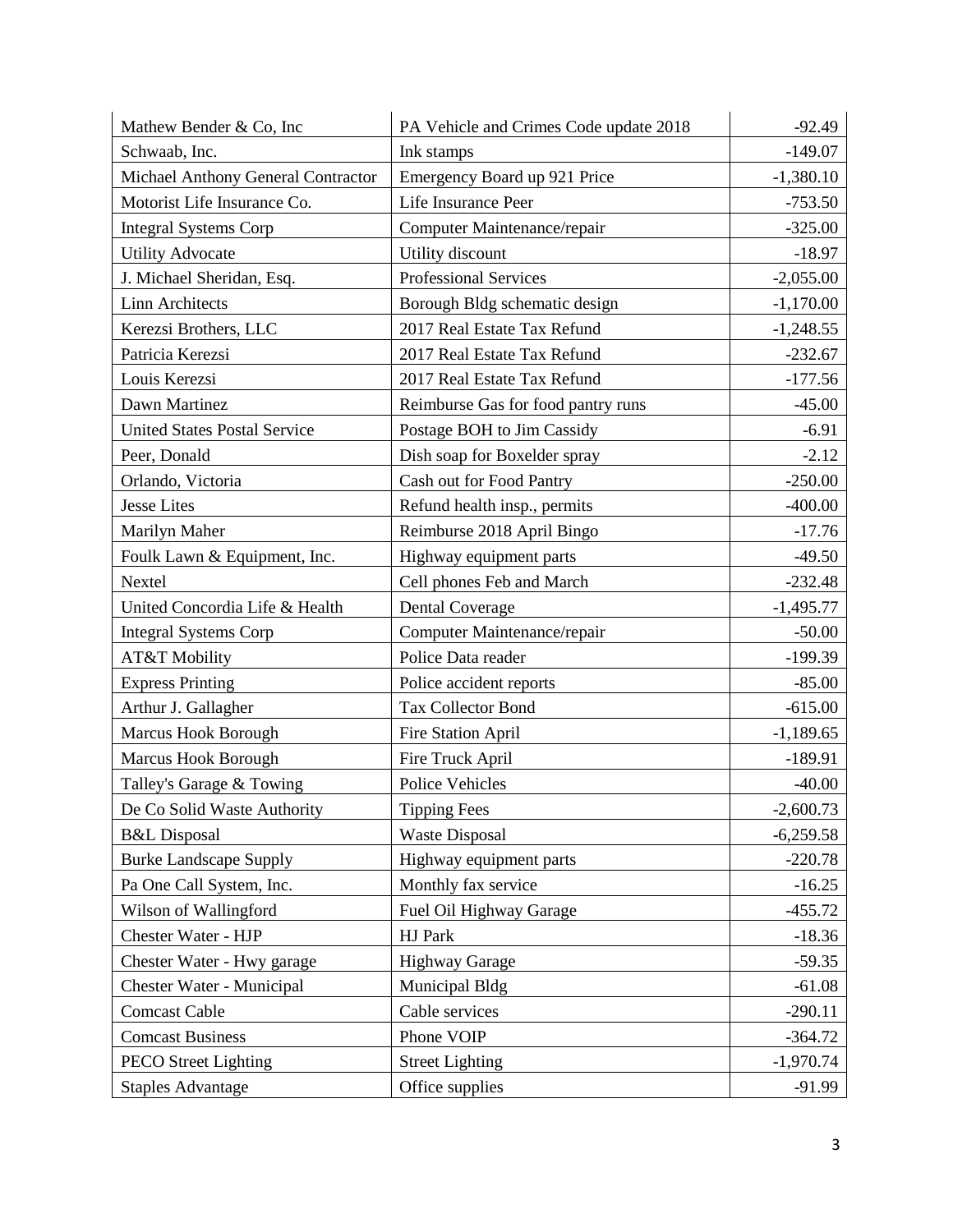| Broomall Truck & Auto Repair        | Invoice #10808, 10809           | $-440.95$   |
|-------------------------------------|---------------------------------|-------------|
| TD Card Services                    | QB, police                      | $-1,848.71$ |
| <b>United States Postal Service</b> | 2 large letters mailed          | $-3.05$     |
| Paychex Invoice                     | April 27 Biweekly               | $-135.85$   |
| <b>Express Printing</b>             | Deposit for Centennial printing | $-3,000.00$ |
| <b>United States Postal Service</b> | Reimburse Jim Cassidy BOH mail  | $-27.01$    |
| #1 Car Wash Inc.                    | Clean Police Vehicles April     | $-200.00$   |
| <b>Staples Advantage</b>            | Office supplies                 | $-94.93$    |
| Charles Higgins & Sons              | Street Light maintenance        | $-1,468.30$ |
| Home Depot                          | Bldg. bulbs, spray              | $-81.34$    |
| PECO - Garage                       | <b>Highway Garage</b>           | $-235.05$   |
| PECO - Park                         | HJ Park                         | $-27.39$    |
| Radio Communications                | Police vehicle lights           | $-360.50$   |
| Red the Uniform Tailor              | Police uniforms                 | $-181.80$   |
| U.S. Armor                          | Police equipment                | $-1,146.55$ |
| <b>Excel Business Systems</b>       | Computer Maintenance/repair     | $-111.30$   |
| Motorist Life Insurance Co.         | Life insurance Orlando          | $-727.00$   |
|                                     |                                 |             |

-631,667.60

# **PAYROLL ACCOUNT**

 It was motioned by Councilperson Burgos and seconded by Councilperson Mathews that Payroll for the month of April is paid. No opposition. Motion carried.

# **APRIL PAYROLL FOR ALL EMPLOYEES**

Total payroll for the month of April \$75,947.66

# **LIQUID FUEL BILLS**

Liquid Fuel Bills for the month of April meeting were motioned for approval by Councilperson Mathews and seconded by Councilperson McDaniel. No opposition. Motion carried.

#### **APRIL LIQUID FUEL BILLS**

| Eastern Salt Company, Inc. | Road Salt               | $-1,331.63$      |
|----------------------------|-------------------------|------------------|
| Mauger & Co.               | Highway vehicle fuel    | $-293.96$        |
| <b>PECO</b>                | <b>Traffic Lighting</b> | $-270.69$        |
|                            |                         | $1.00 \times 20$ |

-1,896.28

### **COMMUNITY CENTER BILLS**

 Community Center Bills for April meeting were motioned for approval by Councilperson Cassidy to accept and seconded by Councilperson Mathews. No opposition. Motion carried.

# **APRIL COMMUNITY CENTER BILLS**

| DI.<br>.<br>$\sqrt{2}$<br>17<br>electric<br>ectric<br>-4<br>ں<br>w<br>$\tilde{\phantom{a}}$<br><br>$\overline{\phantom{a}}$<br>.<br>.<br>$  -$<br>__ |
|------------------------------------------------------------------------------------------------------------------------------------------------------|
|------------------------------------------------------------------------------------------------------------------------------------------------------|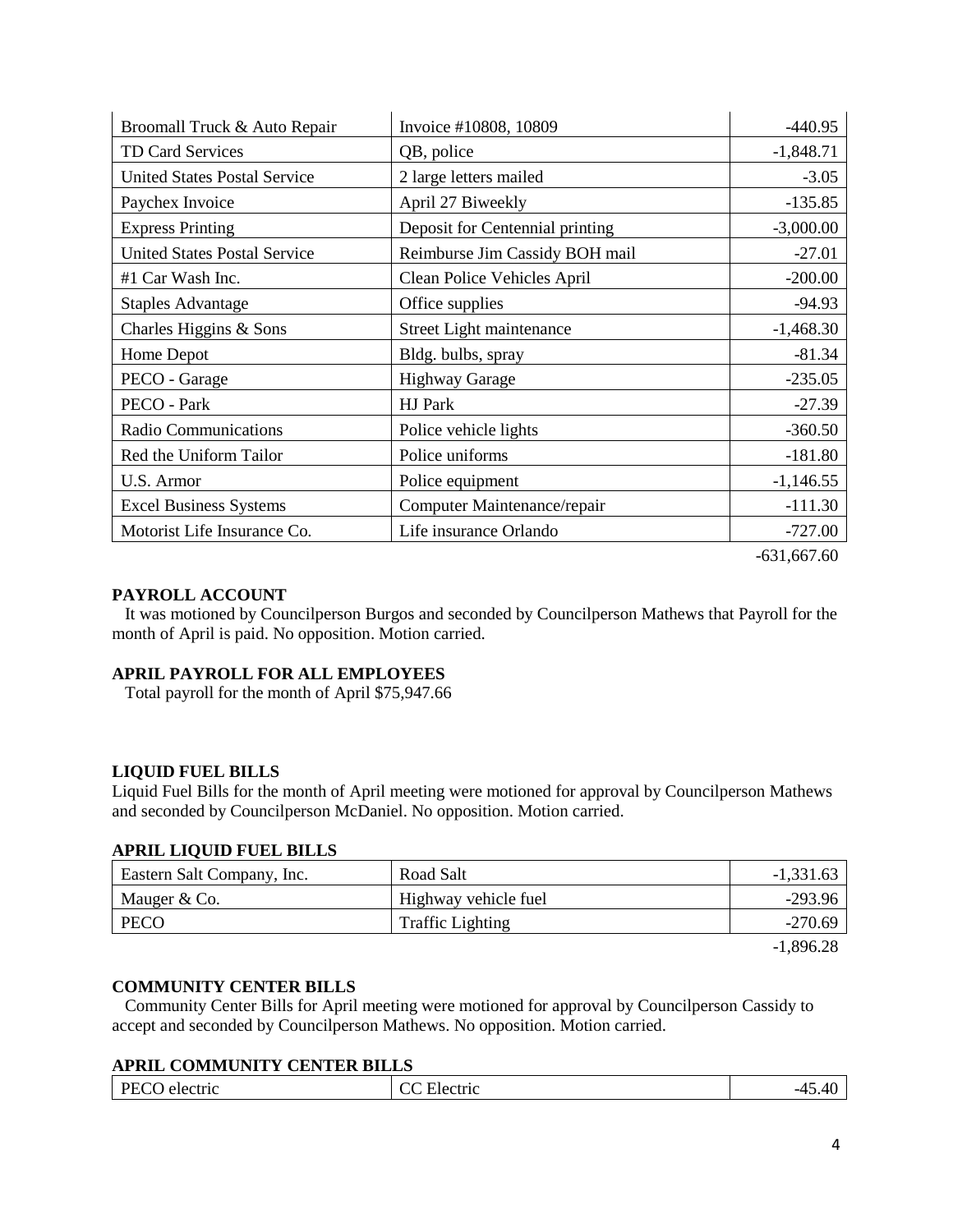| PECO gas                       | CC Gas/Electric  | -561.96     |
|--------------------------------|------------------|-------------|
| Banta's Bestway Trash Removal  | Dumpster removal | $-60.00$    |
| <b>Chester Water Authority</b> | CC Water         | $-96.23$    |
| PECO electric                  | CC Electric      | $-45.64$    |
| PECO gas                       | CC Gas/Electric  | $-473.11$   |
|                                |                  | $-1,282.34$ |

**PERMITS & LICENSE**

The Permits of the April meeting were motioned for approval by Councilperson Mathews and seconded by Councilperson Maher. No opposition. Motion carried.

# **PERMITS & LICENSE – APRIL**

| 1 Building permits             | \$121.50   |
|--------------------------------|------------|
| 0 Contractor license           | \$0        |
| 6 C/O Applications             | \$550.00   |
| 1 Plumbing permits             | \$80.00    |
| 1 Electrical permits           | \$80.00    |
| 1 Zoning                       | \$50.00    |
| 2 Other Permits/License        | \$189.00   |
| 1 Vacant property registration | \$150.00   |
| Amount turned over to Borough  | \$1,220.50 |

# **CHESTER WATER AUTHORITY**

1- Street Openings

Amount turned over to Borough \$125.00

# **PECO**

 0– Street Openings Amount turned over to Borough \$0

# **DELCORA**

0 – Permits

Amount turned over to Borough \$0

# **CORRESPONDENCE**

 It was motioned by Councilperson Maher and seconded by Councilperson Mathews that the correspondence for April be accepted and any necessary action taken. No opposition. Motion carried.

# **APRIL CORRESPONDENCE**

- Received from Keystone an electronic deposits in the amount of \$9,964.00 April EIT distribution.
- Received from Keystone an electronic deposits in the amount of \$7.83 April LST distribution.
- Received from Delaware County Tax Claim Monthly for April and a check in the amount of \$4,149.64
- Received from Delaware County Monthly Transfer reports for April.
- Received from Delaware County in regards to Reassessment process.
- Received from Remediation Management in regards to PADEP Act 2 Final Report.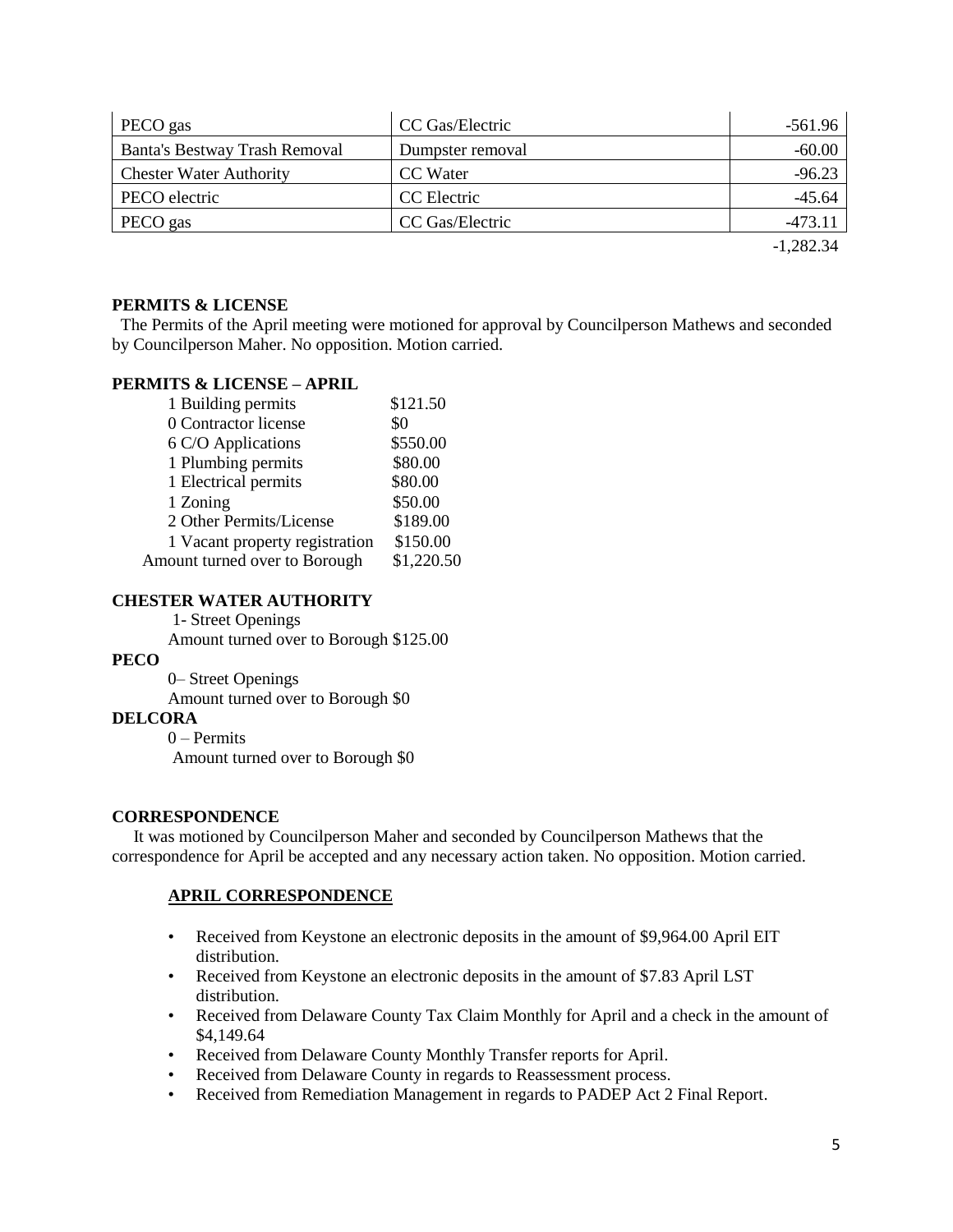- Received from DEP sent to Phillips 66 in regards to Storage tank release.
- Received from DEP sent to Congoleum in regards to Storage tank release.
- Received from DEP sent to Monroe in regards to Storage tank release.

### **QUESTIONS AND COMMENTS FROM AUDIENCE ON CORRESPONDENCE** None

# **ANY MATTERS THAT NEED COUNCILMANIC ACTION**

None

# **COMMITTEE REPORTS**

# **MAYOR**

Mayor Zalewski:

- Trainer Magic cheerleaders went to finals, they didn't win this season.
- Next Centennial meeting is Wed. June 27, all are welcome to attend. Event will be September 2019.
- Letter read from Representative Kirkland and he will hold the annual family fun day in Trainer this year on June 9<sup>th</sup> at HJ Park.
- Read a letter from Chester City thanking the Police Dept. for an assist in a school related incident on April 24th.

# **\*POLICE CHIEF –** No report

# **MANAGER/FINANCE**

Mark Possenti:

- Met with Republican bank in regards to Municipal Complex financing. The Borough has been approved. Waiting to hear offers from other banks.
- A field survey of the Complex property on Township Line Rd. will begin on May  $16<sup>th</sup>$ .
- Called executive session for personnel.

# **PARKS/RECREATION/ENVIRONMENT**

Councilman Maher:

- Met with Justice Rescue Russ Harper who is interested in holding a clinic for residents to vaccinate, microchip their pets and more. Services will be offered at cost. Pending dates are Sept. 29 or Oct. 6 from 12 – 4pm with Council approval. Solicitor Mike Sheridan gave advice to Council in regards to having a contract with Justice Rescue. A motion was made to authorize Justice to hold the event.
- Requested to replace 5 picnic tables in HJ Park. Got a price from Rick sheds of \$250.00 apiece. Asked for a motion.
- The police found a person that illegally dumped in the park.

# **FIRE/BOARD OF HEALTH**

# Councilman Cassidy:

Welcome to Trainer's May public Council meeting.

As stated before, the Board of Health and the Code Enforcement are very busy this time of year. For some reason people are reluctant to clean up after their pets, clean or maintain their property. Citations have been issued and court dates set.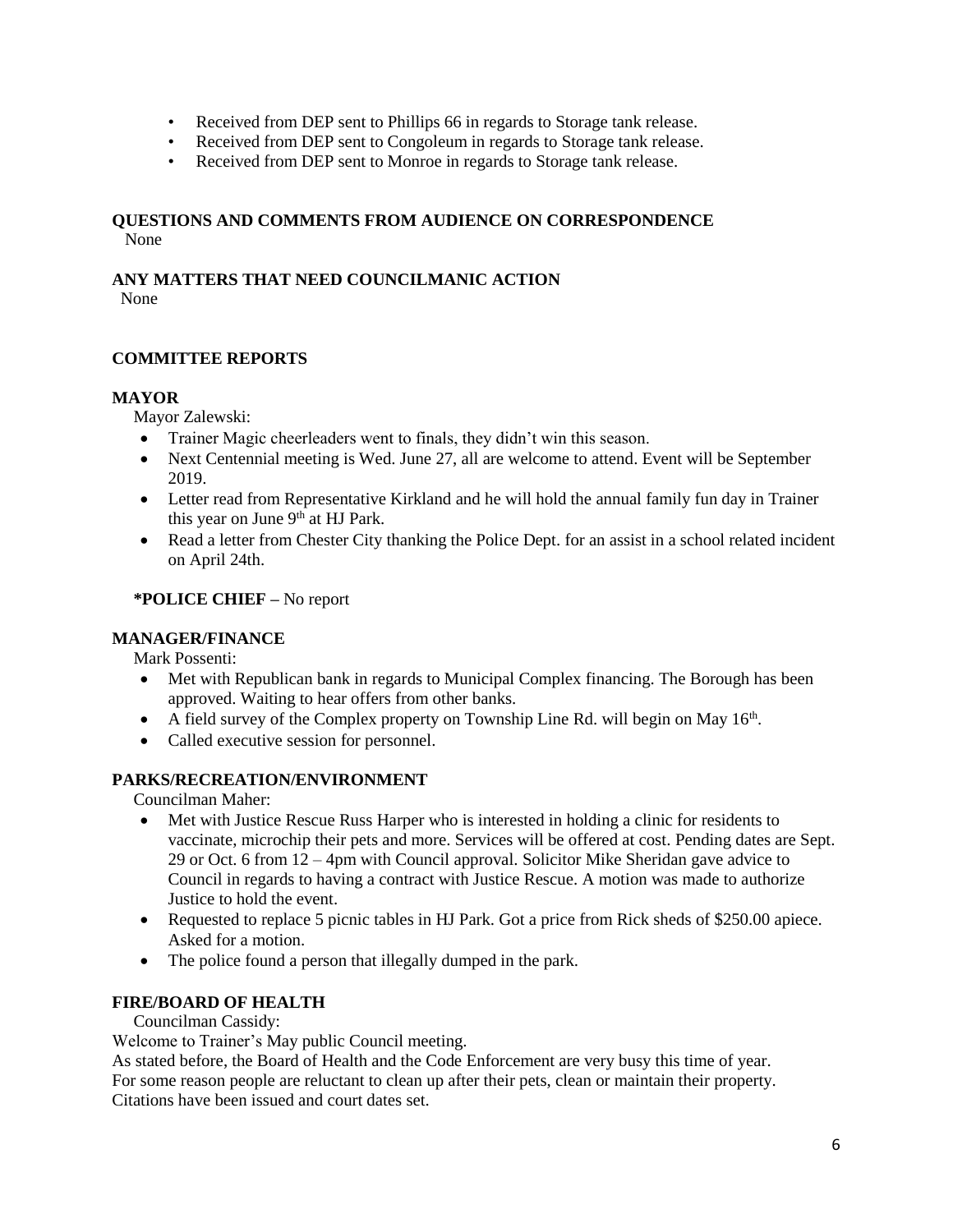At this time I would like to present to Council, a letter of interest for a new active Board member Jennifer Frazier, and make a motion to appoint her. Her interest in the Borough Board of Health will be a great asset as she is on other boards she is on.

Memorial bricks have arrived but are not installed yet. This may take a few more weeks. Waiting on one more to arrive so they can all be installed at the same time.

Anyone who wants to donate flowers or small bushes can contact the Borough and arrangements will be made to have them planted.

Many local businesses are hiring but these jobs will not last long with school letting out soon.

A letter from the Fire Dept. was read asking the Borough to propose an Ordinance in regards to businesses installing lock boxes on the property so the fire department may have access in case of an emergency. Council made a motion to authorize Mike Sheridan to proceed with the Ordinance.

Requested an Executive to discuss possible legal action in a BOH issue.

The monthly fire report for April was as follows: Total Alarms: 25 Time in Service: 25.53 hrs. Total Man Hours: 83.47 Total Pump Hours: 3 Property Loss: 0 Fatalities: 0. Full report is on file.

### **PUBLIC SAFETY**

 President Beck read April Code Enforcement report as follows: issued 16 building permits, 0 Contractor licenses, 7 C/O's, 3 zoning permits, and numerous BOH and property maintenance violation notices and citations sent out.

### **COMMUNITY OUTREACH/NEWSLETTERS**

Councilwoman Burgos:

- Food bank is doing well thanks to Marcia and Dawn.
- Thanked Joe Maher and Jenn Frazier for all they do for the Borough children.

# **COMMUNITY REDEVELOPMENT**

Councilman Ed McDaniel:

Has a proposal for 3608  $9<sup>th</sup>$  St. from John Mullen looking for a C/O for 9 months to operate the area then take the tanks out. A conditional use will have to be applied for and a hearing scheduled. Mike Sheridan is in correspondence with the DEP in regards to the property.

#### **HIGHWAY/BUILDINGS**

Councilman Mathews:

- Street lights are being replaced as they burn out with LED's.
- Asked Charley If he had a map of water and sewer lines to give to the engineers for the municipal complex. Eileen also has copies.

### **CODE ENFORCEMENT OFFICER**

Nothing to report.

#### **TAX COLLECTOR**

Kim Sherman read the monthly report for April as follows: Total tax collected for April was \$18,509.56. Total uncollected for April was 228,629.62. Total of 252 outstanding bills. Bills will be collected at the face amount until May 31.

Need a motion to authorize an electronic transfer deposit in the amount of \$18,509.56 to the General Fund.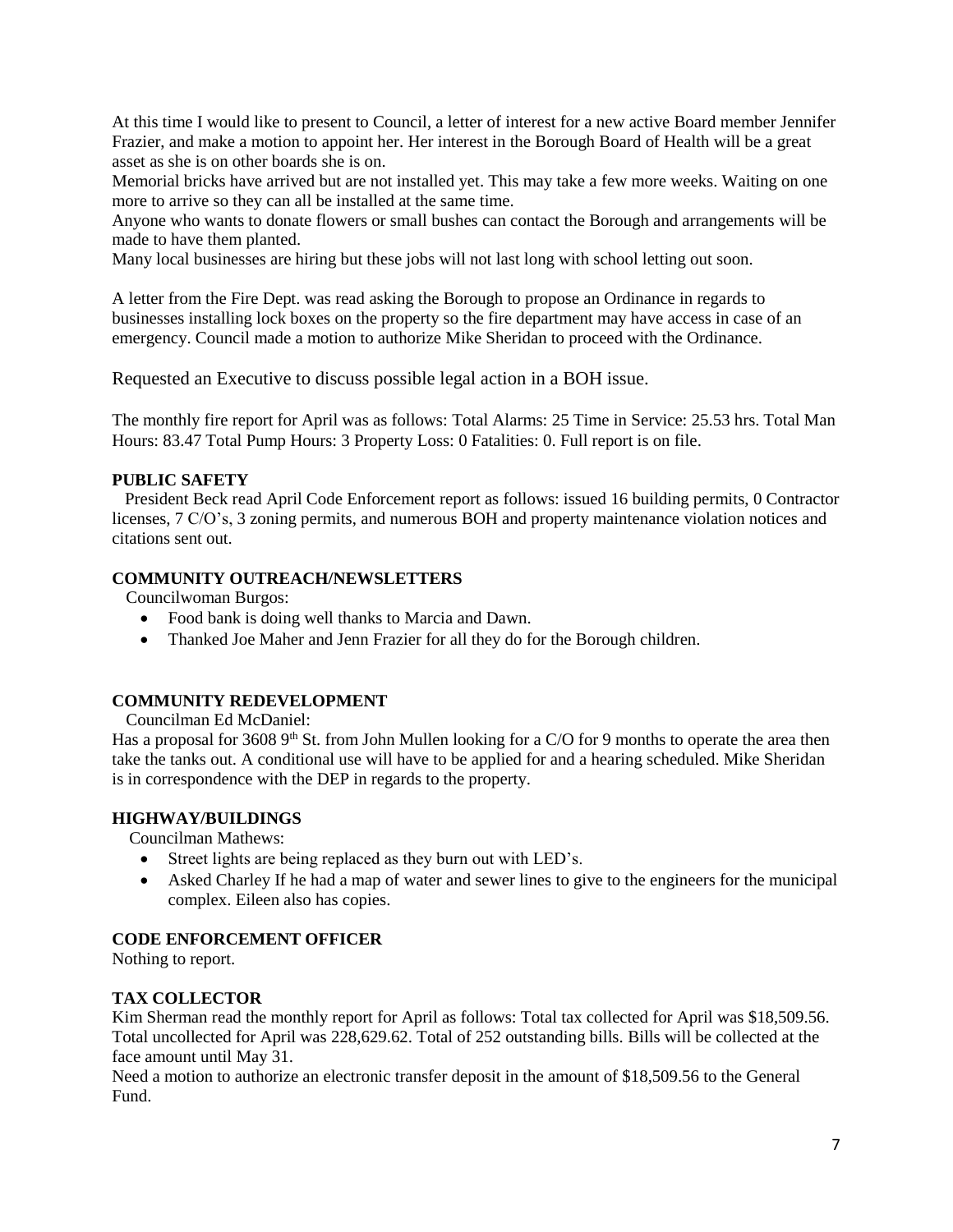# **SCHOOL BOARD DIRECTOR**

Mary Magaw: Absent

# **MONROE ENERGY**

Adam Gattuso: Absent

### **ENGINEER**

Eileen Nelson: CDBG Funds have been awarded, Trainer will receive \$100,925.00.00 for the 9<sup>th</sup> Street sidewalk project.

**Engineer's Report** Attached

#### **SOLICITOR**

Mike Sheridan stated:

- Spoke about the new Auditor's. Need motions to approve engagement letters for the Auditor to proceed with the Borough audit and the tax collector audit.
- $\bullet$  A motion is needed to accept proposals from Lin Architect and Kelly & Close professional services in regards to the Municipal Complex.
- Reported on the legal claim with Brandywine SPCA. Court ruled in the Borough's favor for a judgement of \$8300.00. Brandywine has 30 days to appeal the decision which is up on May 23, 2018.
- We have the official deed for Townshipline Rd. property.
- A Mrs. Carpenter is here with interest in the Adelphia project for the natural gas pipeline that will be running through our area. Adelphia will be testing pipelines and the plan is to transport natural gas. Notifications have been sent out with the opportunity for the public to ask questions. Information will be posted on the Borough website and Facebook pages.

#### **ORDINANCES**

• None

# **RESOLUTIONS**

• None

# **OTHER ACTION ITEMS**

- Motion was made by Councilperson Beck to authorize Justice Rescue to hold an event to vaccinate, chip, etc. resident animals and seconded by Councilperson Burgos. No opposition. Motion carried.
- Motion was made by Councilperson Mathews to authorize the purchase of 5 picnic tables for HJ Park from Rick's Sheds and seconded by Councilperson Cassidy. No opposition. Motion carried.
- Motion was made by Councilperson Cassidy to appoint Jennifer Frazier to the Board of Health and seconded by Councilperson Burgos. Councilperson Beck opposed. Motion carried.
- Motion was made by Councilperson Cassidy to authorize Mike Sheridan to review and adapt the Fire Department's proposed Ordinance to require businesses to install lock boxes on the property to give the Fire Dept. access in case of an emergency and seconded by Councilperson Mathews. No opposition. Motion carried.
- Motion was made by Councilperson Beck to accept engagement letters from Leitzell & Economidis to audit the Borough and seconded by Councilperson Cassidy. No opposition. Motion carried.
- Motion was made by Councilperson Mathews to accept engagement letters from Leitzell & Economidis